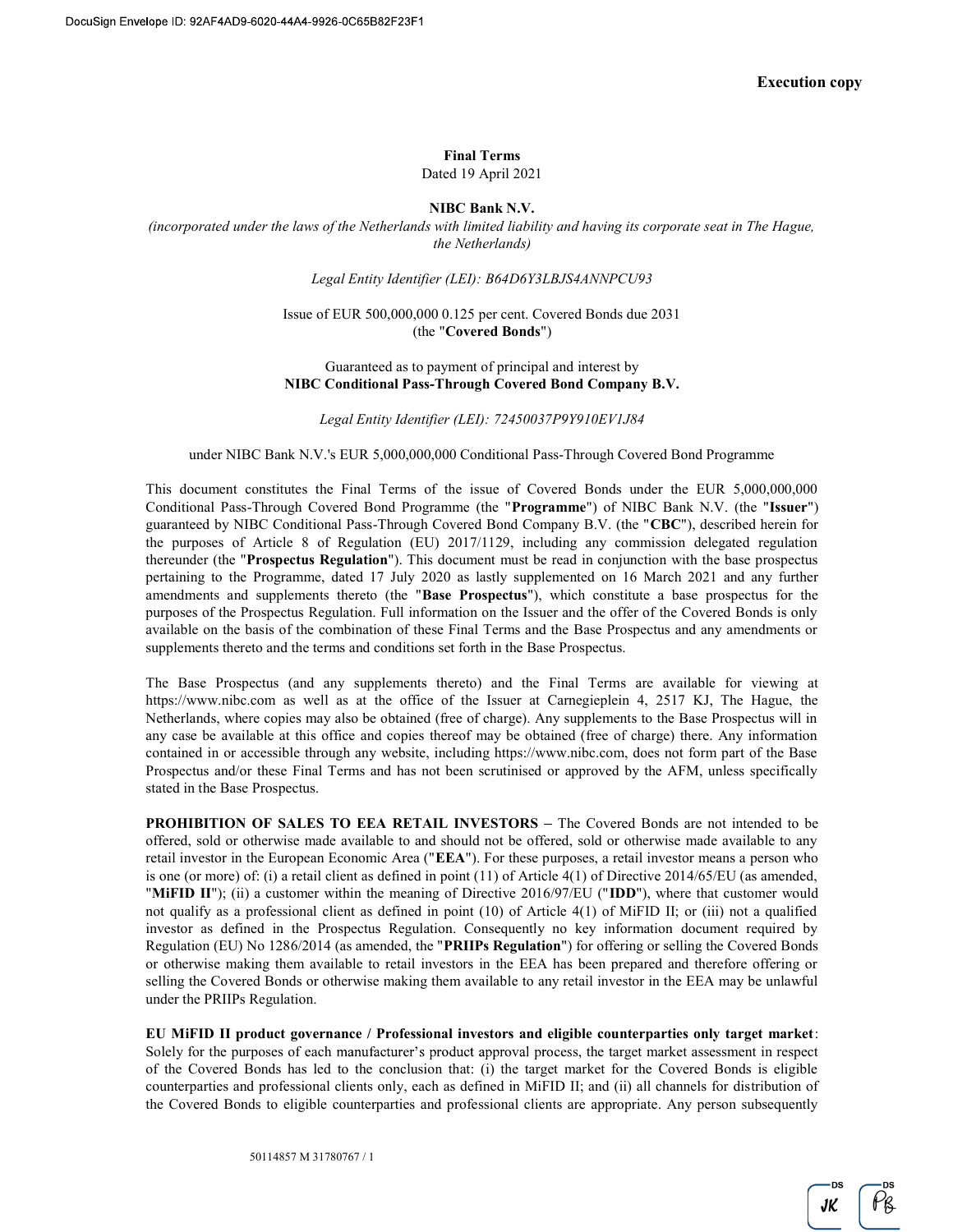offering, selling or recommending the Covered Bonds (a "distributor") should take into consideration the manufacturers' target market assessment; however, a distributor subject to MiFID II is responsible for undertaking its own target market assessment in respect of the Covered Bonds (by either adopting or refining the manufacturers' target market assessment) and determining appropriate distribution channels.

PROHIBITION OF SALES TO UK RETAIL INVESTORS - The Covered Bonds are not intended to be offered, sold or otherwise made available to and should not be offered, sold or otherwise made available to any retail investor in the United Kingdom (" $UK$ "). For these purposes, a retail investor means a person who is one (or more) of: (i) a retail client, as defined in point (8) of Article 2 of Regulation (EU) No 2017/565 as it forms part of UK law by virtue of the European Union (Withdrawal) Act  $2018$  ("EUWA"); (ii) a customer within the meaning of the provisions of the FSMA and any rules or regulations made under the FSMA to implement Directive (EU) 2016/97, where that customer would not qualify as a professional client, as defined in point (8) of Article 2(1) of Regulation (EU) No 600/2014 as it forms part of UK law by virtue of the EUWA; or (iii) not a qualified investor as defined in Article 2 of Regulation (EU) 2017/1129 as it forms part of UK law by virtue of the EUWA. Consequently no key information document required by Regulation (EU) No 1286/2014 as it forms part of UK law by virtue of the EUWA (the "UK PRIIPs Regulation") for offering or selling the Covered Bonds or otherwise making them available to retail investors in the UK has been prepared and therefore offering or selling the Covered Bonds or otherwise making them available to any retail investor in the UK may be unlawful under the UK PRIIPs Regulation.

The Covered Bonds and the Guarantee have not been and will not be registered under the U.S. Securities Act of 1933, as amended (the "Securities Act"), or the securities laws of any state of the U.S. or other jurisdiction of the U.S. The Covered Bonds may not be offered, delivered, or sold within the U.S. or to, or for the account or benefit of, U.S. persons (as defined in Regulation S under the Securities Act ("Regulation S")), except pursuant to an exemption from, or in a transaction not subject to, the registration requirements of the Securities Act and applicable state or local securities laws. Accordingly, the Covered Bonds are being offered, sold or delivered only to non-U.S. persons (as defined in Regulation S) outside the U.S. in reliance on Regulation S.

These Final Terms are to be read in conjunction with the Terms and Conditions (the "Terms and Conditions") set forth in section 6 (Conditional Pass-Through Covered Bonds) of the Base Prospectus. The Terms and Conditions as supplemented, amended and/or disapplied by these Final Terms constitute the conditions (the "Conditions") of the Covered Bonds. Capitalised terms not defined herein have the same meaning as in the Terms and Conditions. Certain capitalised terms in the Conditions which are not defined therein have the meaning set forth in a master definitions agreement (the "Master Definitions Agreement") dated 19 July 2013 as lastly amended and restated on 17 July 2020 as amended, supplemented, restated or otherwise modified from time to time and signed by the Issuer, the CBC, the Security Trustee, the Transferors and certain other parties. All references to numbered Conditions and sections are to Conditions and sections of the Terms and Conditions set forth in section 6 (Conditional Pass-Through Covered Bonds) of the Base Prospectus.

| 1.  | (i)       | Issuer:                  | NIBC Bank N.V.                                          |
|-----|-----------|--------------------------|---------------------------------------------------------|
|     | (ii)      | CBC:                     | NIBC Conditional Pass-Through Covered Bond Company B.V. |
| 2.  | (i)       | Series Number:           | 1777                                                    |
|     | (ii)      | Tranche Number:          | 1                                                       |
| 3.  | Currency: |                          | Euro ("EUR")                                            |
| 4.  |           | Aggregate Nominal Amount | EUR 500,000,000                                         |
| .5. |           | Issue Price of Tranche:  | 99.732 per cent. of the Aggregate Nominal Amount        |

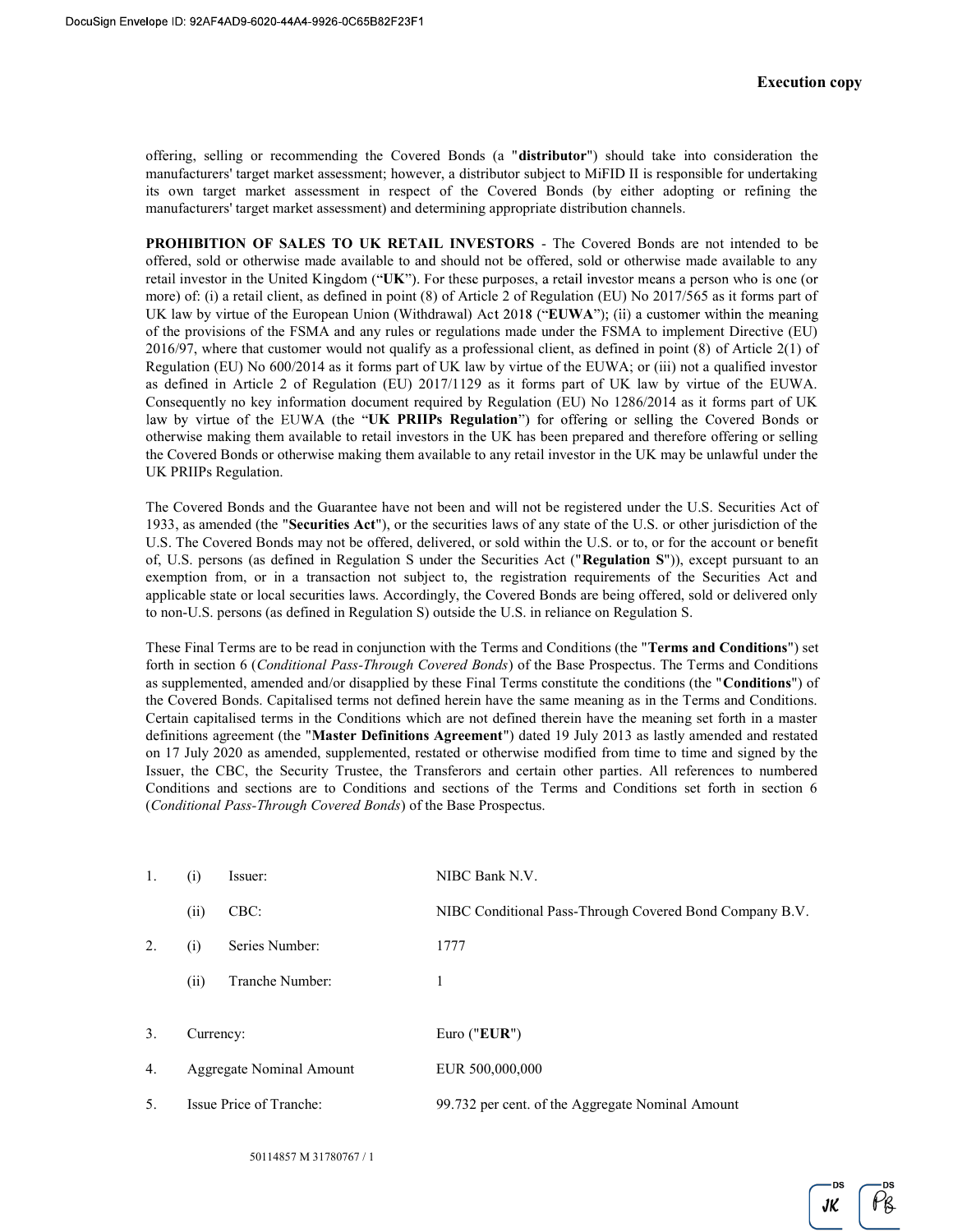| 6.  | (i)                                                        | Specified Denomination(s):     | EUR 100,000 plus integral multiples of EUR 100,000<br>thereafter. For the avoidance of any doubt, no specified<br>denominations below EUR 100,000 will be issued.                                                                                                                                                                                      |
|-----|------------------------------------------------------------|--------------------------------|--------------------------------------------------------------------------------------------------------------------------------------------------------------------------------------------------------------------------------------------------------------------------------------------------------------------------------------------------------|
|     | (ii)                                                       | <b>Calculation Amount</b>      | EUR 100,000                                                                                                                                                                                                                                                                                                                                            |
| 7.  | (i)                                                        | Issue Date:                    | 21 April 2021                                                                                                                                                                                                                                                                                                                                          |
|     | (ii)                                                       | Interest Commencement Date:    | For the Fixed Rate period (the period from (and including) the<br>Issue Date to (but excluding) the Maturity Date or, if earlier, the<br>date on which a Breach of Amortisation Test Notice has been<br>served): the Issue Date.                                                                                                                       |
|     |                                                            |                                | For the extension Fixed Rate period (the period from (and<br>including) the Maturity Date or if earlier, the date on which a<br>Breach of Amortisation Test Notice has been served to (but<br>excluding) the Extended Due for Payment Date): the Maturity<br>Date or, if earlier, the date on which a Breach of Amortisation<br>Test Notice is served. |
| 8.  |                                                            | Maturity Date:                 | 21 April 2031                                                                                                                                                                                                                                                                                                                                          |
|     |                                                            | Extended Due for Payment Date: | 21 April 2063                                                                                                                                                                                                                                                                                                                                          |
| 9.  | Interest Basis:                                            |                                | For the Fixed Rate period (the period from (and including) the<br>Issue Date to (but excluding) the Maturity Date or, if earlier, the<br>date on which a Breach of Amortisation Test Notice has been<br>served):                                                                                                                                       |
|     |                                                            |                                | 0.125 per cent. Fixed Rate per annum                                                                                                                                                                                                                                                                                                                   |
|     |                                                            |                                | If payment of the Guaranteed Final Redemption Amount is<br>deferred in whole or in part, for the period from (and including)<br>the Maturity Date or, if earlier, the date on which a Breach of<br>Amortisation Test Notice has been served to (and excluding) the<br>Extended Due for Payment Date:                                                   |
|     |                                                            |                                | 0.125 per cent. Fixed Rate per annum                                                                                                                                                                                                                                                                                                                   |
| 10. |                                                            | Redemption/Payment Basis:      | Redemption at par                                                                                                                                                                                                                                                                                                                                      |
| 11. | Change of Interest Basis or Redemption<br>/ Payment Basis: |                                | Not Applicable                                                                                                                                                                                                                                                                                                                                         |
| 12. |                                                            | Put/Call Options:              | Not Applicable                                                                                                                                                                                                                                                                                                                                         |
| 13. | Status of the Covered Bonds:                               |                                | Unsubordinated, unsecured, guaranteed                                                                                                                                                                                                                                                                                                                  |
| 14. | Status of the Guarantee:                                   |                                | Unsubordinated, secured (indirectly, through a parallel debt),<br>unguaranteed                                                                                                                                                                                                                                                                         |
| 15. |                                                            | Method of Distribution:        | Syndicated                                                                                                                                                                                                                                                                                                                                             |

DS  $\tilde{\rho_{8}}$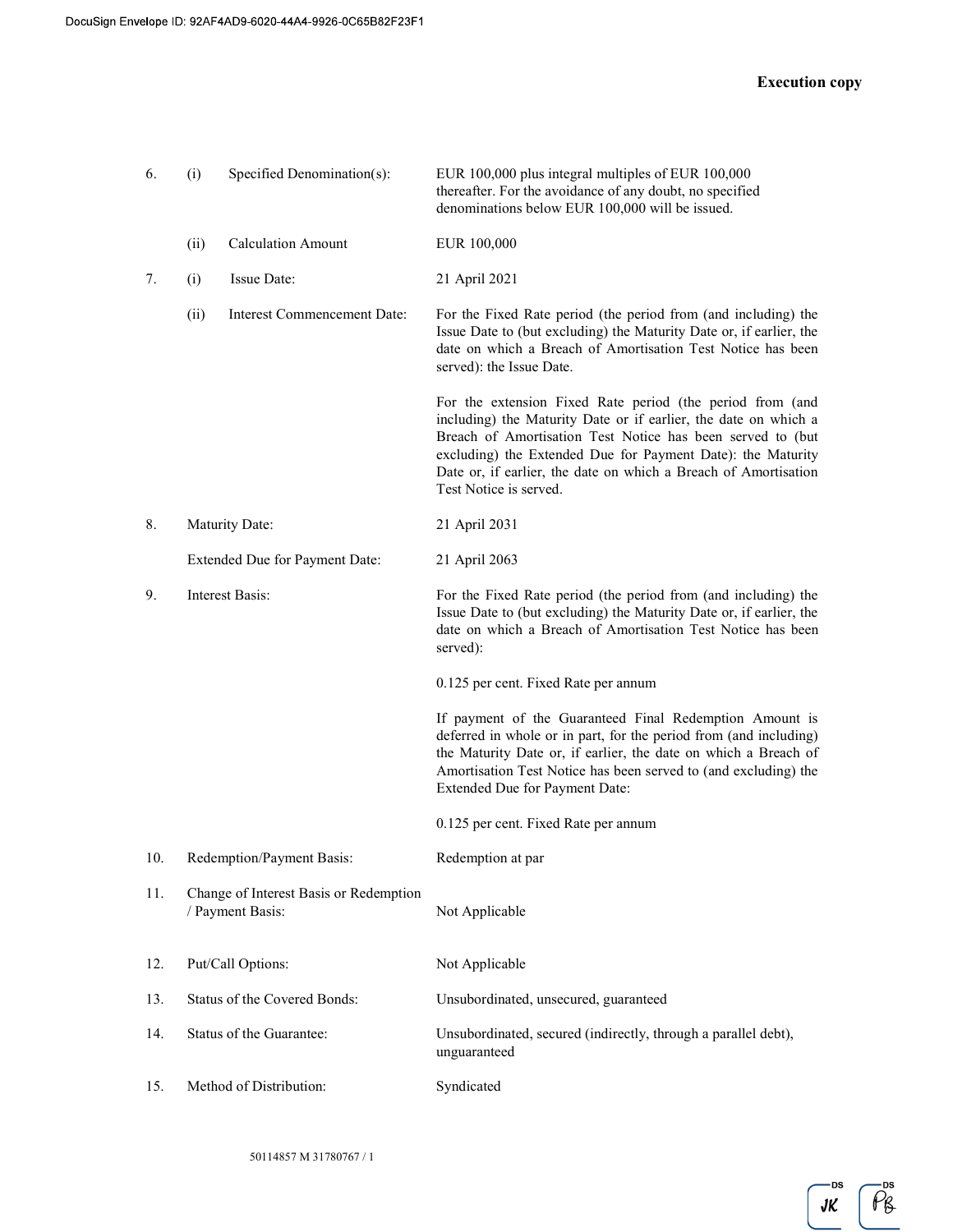#### PROVISIONS RELATING TO INTEREST (IF ANY) PAYABLE

| 16. | <b>Fixed Rate Covered Bond Provisions</b>                                                                                                            |                                                                                                                    | Applicable to but excluding the Maturity Date, or if earlier, the<br>date on which a Breach of Amortisation Test Notice has been<br>served                                                                                                                                                                                 |
|-----|------------------------------------------------------------------------------------------------------------------------------------------------------|--------------------------------------------------------------------------------------------------------------------|----------------------------------------------------------------------------------------------------------------------------------------------------------------------------------------------------------------------------------------------------------------------------------------------------------------------------|
|     | (i)                                                                                                                                                  | Rate(s) of Interest:                                                                                               | 0.125 per cent. per annum payable annually in arrear                                                                                                                                                                                                                                                                       |
|     | (ii)                                                                                                                                                 | Interest Payment Date(s):                                                                                          | 21 April in each year up to and including the Maturity Date, or if<br>earlier, the date on which a Breach of Amortisation Test Notice<br>has been served, if applicable subject to the Business Day<br>Convention                                                                                                          |
|     | (iii)                                                                                                                                                | Fixed Coupon Amount(s):                                                                                            | EUR 125 per Calculation Amount                                                                                                                                                                                                                                                                                             |
|     | (iv)                                                                                                                                                 | Broken Amount(s):                                                                                                  | Not Applicable                                                                                                                                                                                                                                                                                                             |
|     | (v)                                                                                                                                                  | <b>Business Day Convention</b><br>- Business Day Convention<br>- Adjustment or Unadjustment<br>for Interest Period | Following Business Day Convention<br>Unadjusted                                                                                                                                                                                                                                                                            |
|     | (vi)                                                                                                                                                 | Fixed Day Count Fraction:                                                                                          | Actual/Actual (ICMA)                                                                                                                                                                                                                                                                                                       |
| 17. | Floating Rate Covered Bond Provisions                                                                                                                |                                                                                                                    | Not Applicable                                                                                                                                                                                                                                                                                                             |
| 18. | <b>Fixed Rate Covered Bond Provisions</b><br>(also applicable for each Floating Rate<br>Covered Bond which switches to a Fixed<br>Rate Covered Bond) |                                                                                                                    | Applicable from and including the Maturity Date if payment<br>of the Guaranteed Final Redemption Amount is deferred in<br>whole or in part or, if earlier, applicable from and including the<br>date on which a Breach of the Amortisation Test Notice is<br>served                                                        |
|     | (i)                                                                                                                                                  | Rate(s) of Interest:                                                                                               | 0.125 per cent. per annum payable monthly in arrear                                                                                                                                                                                                                                                                        |
|     | (ii)                                                                                                                                                 | Interest Payment Date(s):                                                                                          | Each CBC Payment Date after the earlier of (i) the Maturity<br>Date up to and including the Extended Due for Payment Date<br>and (ii) the date on which a Breach of Amortisation Test Notice<br>is served, up to and including the Extended Due for Payment<br>Date, if applicable subject to the Business Day Convention. |
|     | (iii)                                                                                                                                                | <b>Interest Period:</b>                                                                                            | For each Interest Payment Date the period from and including<br>the previous Interest Payment Date to but excluding that Interest<br>Payment Date.                                                                                                                                                                         |
|     | (iv)                                                                                                                                                 | <b>Business Day Convention</b><br>- Business Day Convention<br>- Adjustment or Unadjustment<br>for Interest Period | Following Business Day Convention<br>Unadjusted                                                                                                                                                                                                                                                                            |
|     | (v)                                                                                                                                                  | Fixed Day Count Fraction:                                                                                          | Actual/Actual (ICMA)                                                                                                                                                                                                                                                                                                       |

**DS**  $JK$ 

 $\overline{\rho}$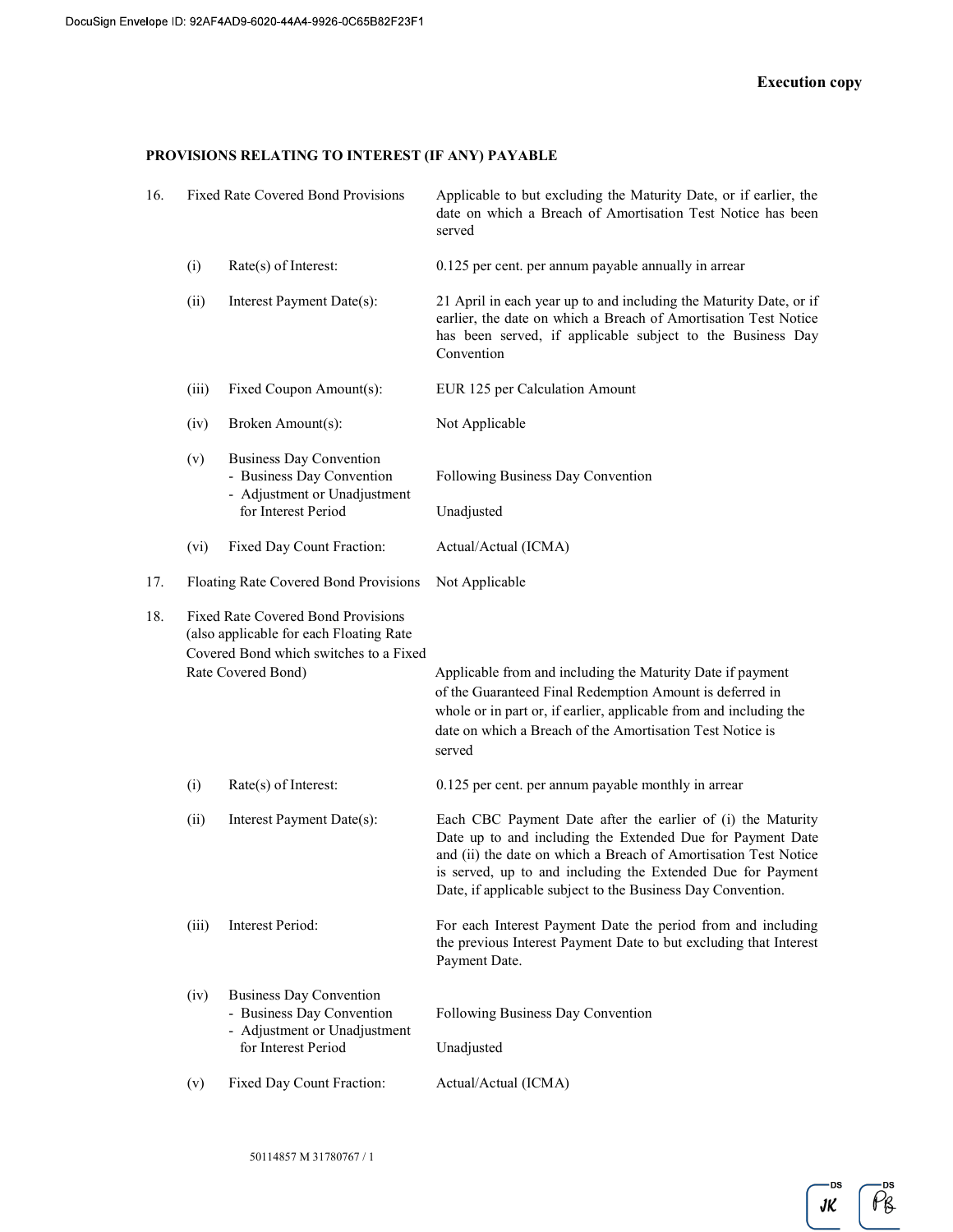## PROVISIONS RELATING TO REDEMPTION

| 19. | Issuer Call:                | Not Applicable                     |
|-----|-----------------------------|------------------------------------|
| 20. | Investor Put:               | Not Applicable                     |
|     | 21. Final Redemption Amount | EUR 100,000 per Calculation Amount |

22. Early Redemption Amount(s) per Calculation Amount of each Covered Bond payable on redemption for taxation reasons, or on acceleration following an Issuer Event of Default as against the Issuer or a CBC Event of Default or other early redemption: As specified in Condition 7(e).

# GENERAL PROVISIONS APPLICABLE TO THE COVERED BONDS

| 23. | Form of Covered Bonds:                                                                     |                                                                                                                     | Bearer form                                                                                                                                                                               |  |
|-----|--------------------------------------------------------------------------------------------|---------------------------------------------------------------------------------------------------------------------|-------------------------------------------------------------------------------------------------------------------------------------------------------------------------------------------|--|
|     |                                                                                            |                                                                                                                     | Temporary Global Covered Bond exchangeable for a Permanent<br>Global Covered Bond which is exchangeable for Definitive<br>Covered Bonds only upon the occurrence of an Exchange Event.    |  |
| 24. |                                                                                            | New Global Note form:                                                                                               | Applicable                                                                                                                                                                                |  |
| 25. | a)                                                                                         | Exclusion of set-off:                                                                                               | Not Applicable                                                                                                                                                                            |  |
|     | b)                                                                                         | German Insurers:                                                                                                    | Not Applicable                                                                                                                                                                            |  |
| 26. | Additional Financial Centre(s) or other<br>special provisions relating to payment<br>Dates |                                                                                                                     | <b>TARGET 2</b>                                                                                                                                                                           |  |
| 27. |                                                                                            | Talons for future Coupons to be attached<br>to Definitive Covered Bonds (and dates<br>on which such Talons mature): | Yes, as the Covered Bonds may have more than 27 coupon<br>payments, Talons may be required if, on exchange into<br>definitive form, more than 27 coupon payments are still to be<br>made. |  |
| 28. |                                                                                            | <b>Consolidation Provisions</b>                                                                                     | The provisions of Condition 18 apply                                                                                                                                                      |  |
|     | <b>DISTRIBUTION</b>                                                                        |                                                                                                                     |                                                                                                                                                                                           |  |
| 29. |                                                                                            | Method of distribution:                                                                                             | Syndicated                                                                                                                                                                                |  |
|     | (i)                                                                                        | If syndicated, names of<br>Managers:                                                                                | (a) Joint-Lead Managers<br>DekaBank Deutsche Girozentrale<br>DZ BANK AG Deutsche Zentral-Genossenschaftsbank,<br>Frankfurt am Main<br>ING Bank N.V.<br>Landesbank Baden-Württemberg       |  |

 $\tilde{\rho_{8}}$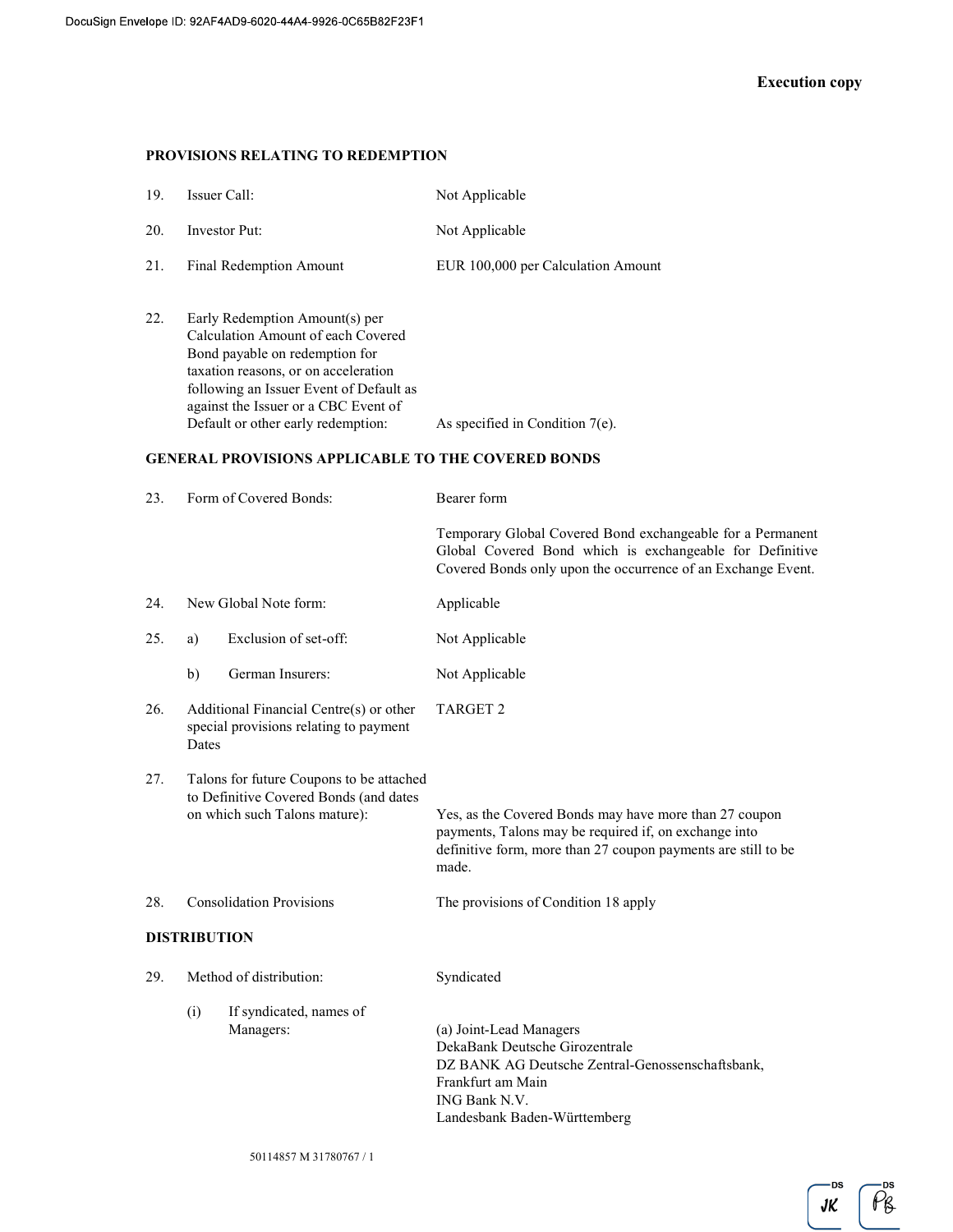|     |                                                              |                                                                | NatWest Markets N.V.                                                                                                                                                               |
|-----|--------------------------------------------------------------|----------------------------------------------------------------|------------------------------------------------------------------------------------------------------------------------------------------------------------------------------------|
|     |                                                              |                                                                | (b) Co-Lead Manager<br>Norddeutsche Landesbank - Girozentrale -                                                                                                                    |
|     | (ii)                                                         | Stabilising Manager (if any):                                  | Not Applicable                                                                                                                                                                     |
| 30. |                                                              | If non-syndicated, name and address of<br>relevant Dealer:     | Not Applicable                                                                                                                                                                     |
|     |                                                              | <b>OTHER PROVISIONS</b>                                        |                                                                                                                                                                                    |
| 31. |                                                              | U.S. Selling Restrictions:                                     | Reg S Compliance, Category 2, TEFRA D                                                                                                                                              |
| 32. | Listing                                                      |                                                                |                                                                                                                                                                                    |
|     | (i)                                                          | Listing                                                        | Euronext Amsterdam                                                                                                                                                                 |
|     | (ii)                                                         | Admission to trading:                                          | Application has been made for the Covered Bonds to be<br>admitted to trading on the regulated market on the official list of<br>Euronext Amsterdam with effect from the Issue Date |
|     | (iii)                                                        | Estimate of total expenses related<br>to admission to trading: | EUR 8,225                                                                                                                                                                          |
| 33. | Ratings:                                                     |                                                                | The Covered Bonds to be issued are expected to be rated                                                                                                                            |
|     |                                                              |                                                                | S&P Global Ratings Europe Limited: AAA<br>Fitch Ratings Ireland Limited: AAA                                                                                                       |
|     |                                                              | Registration of Rating Agency:                                 | S&P Global Ratings Europe Limited is established in the EEA<br>and registered under Regulation (EU) No 1060/2009, as<br>amended.                                                   |
|     |                                                              |                                                                | Fitch Ratings Ireland Limited is established in the EEA<br>and registered under Regulation (EU) No 1060/2009, as<br>amended.                                                       |
| 34. |                                                              | Notification                                                   | Not Applicable                                                                                                                                                                     |
| 35. | Interests of Natural and Legal Persons Involved in the Issue |                                                                |                                                                                                                                                                                    |
|     |                                                              | of the Covered Bonds has an interest material to the offer."   | "Save as discussed in "Subscription and Sale", so far as the Issuer is aware, no person involved in the issue                                                                      |
| 36. |                                                              | Reasons for the Offer                                          | Not Applicable                                                                                                                                                                     |
| 37. |                                                              | Estimated net proceeds and total expenses                      |                                                                                                                                                                                    |
|     | (i)                                                          | Estimated net proceeds                                         | EUR 497,160,000                                                                                                                                                                    |
|     | (ii)                                                         | Estimated total expenses:                                      | Not Applicable                                                                                                                                                                     |
| 38. |                                                              | Yield (Fixed Rate Covered Bonds only)                          |                                                                                                                                                                                    |

DS  $\overline{\rho}$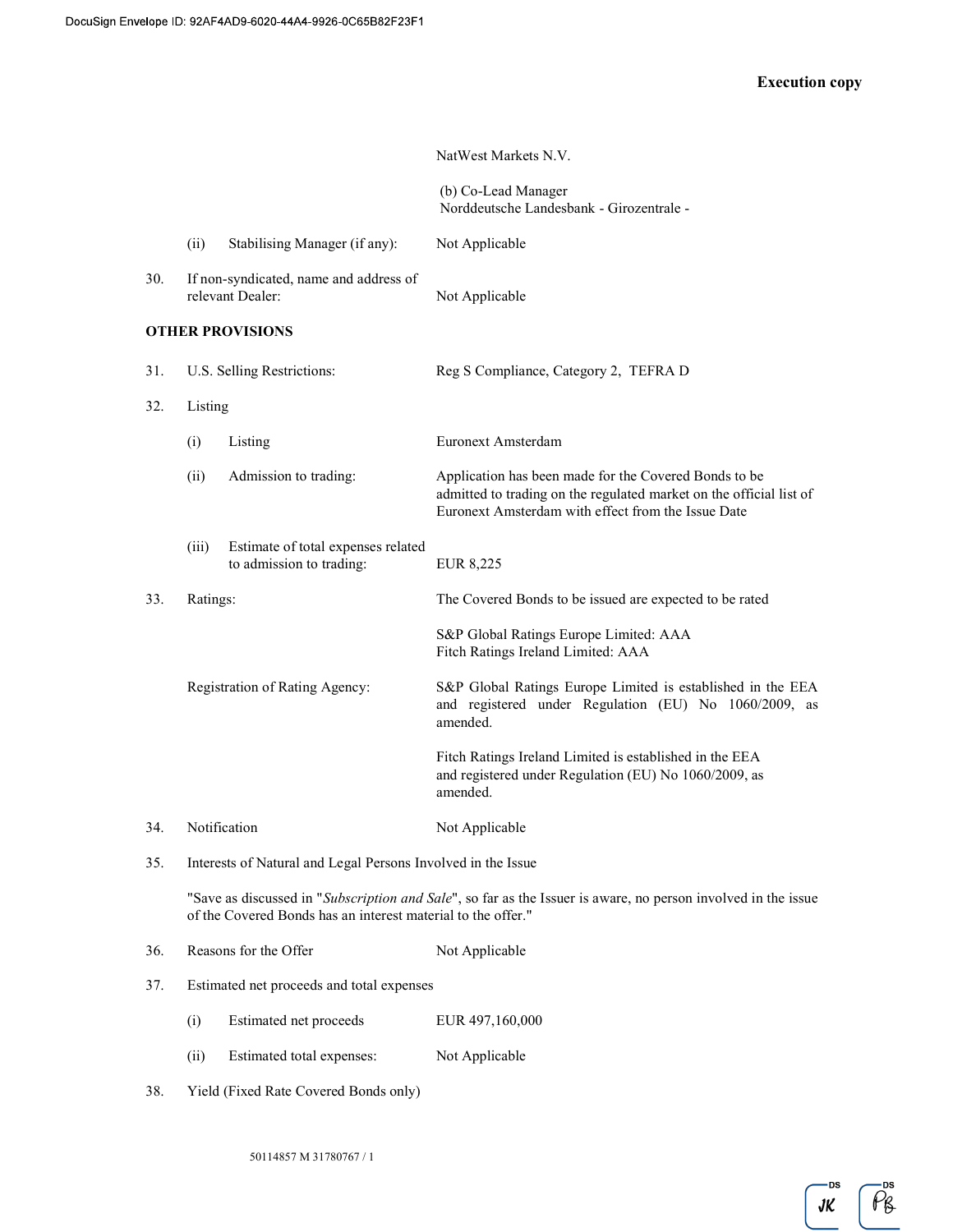|     | Indication of yield:    |                                                                                                 | $0.152$ per cent. per annum<br>The yield is calculated at the Issue Date on the basis of the Issue<br>Price. It is not an indication of future yield.                                                                                                                                                                                                                                                                                                                                                                                         |  |
|-----|-------------------------|-------------------------------------------------------------------------------------------------|-----------------------------------------------------------------------------------------------------------------------------------------------------------------------------------------------------------------------------------------------------------------------------------------------------------------------------------------------------------------------------------------------------------------------------------------------------------------------------------------------------------------------------------------------|--|
| 39. | Operational Information |                                                                                                 |                                                                                                                                                                                                                                                                                                                                                                                                                                                                                                                                               |  |
|     | (i)                     | ISIN:                                                                                           | XS2333649759                                                                                                                                                                                                                                                                                                                                                                                                                                                                                                                                  |  |
|     | (ii)                    | Common Code:                                                                                    | 233364975                                                                                                                                                                                                                                                                                                                                                                                                                                                                                                                                     |  |
|     | (iii)                   | WKN Code:                                                                                       | A3KPAT                                                                                                                                                                                                                                                                                                                                                                                                                                                                                                                                        |  |
|     | (iv)                    | Other relevant code:                                                                            | <b>CFI: DAFNFB</b><br>FISN: NIBC BANK NV/1EMTN 20310421                                                                                                                                                                                                                                                                                                                                                                                                                                                                                       |  |
|     | (v)                     | New Global Note intended to be<br>held in a manner which would<br>allow Eurosystem eligibility: | Yes                                                                                                                                                                                                                                                                                                                                                                                                                                                                                                                                           |  |
|     |                         |                                                                                                 | Yes. Note that the designation "yes" simply means that the<br>Covered Bonds are intended upon issue to be deposited with one<br>of the ICSDs as common safekeeper and does not necessarily<br>mean that the Covered Bonds will be recognised as eligible<br>collateral for Eurosystem monetary policy and intra day credit<br>operations by the Eurosystem either upon issue or at any or all<br>times during their life. Such recognition will depend upon the<br>ECB being satisfied that Eurosystem eligibility criteria have<br>been met. |  |
|     | (vi)                    | Offer Period:                                                                                   | Not Applicable                                                                                                                                                                                                                                                                                                                                                                                                                                                                                                                                |  |
|     | (vii)                   | Delivery:                                                                                       | Delivery against payment                                                                                                                                                                                                                                                                                                                                                                                                                                                                                                                      |  |
|     | (viii)                  | Payment:                                                                                        | As agreed between the Issuer and the Managers                                                                                                                                                                                                                                                                                                                                                                                                                                                                                                 |  |
|     | (ix)                    | Settlement Procedure:                                                                           | Not Applicable                                                                                                                                                                                                                                                                                                                                                                                                                                                                                                                                |  |
|     | (x)                     | Clearing System:                                                                                | Euroclear/Clearstream Luxembourg                                                                                                                                                                                                                                                                                                                                                                                                                                                                                                              |  |
| 40. |                         | Additional paying agent (if any):                                                               | Not Applicable                                                                                                                                                                                                                                                                                                                                                                                                                                                                                                                                |  |

41. Listing Application

These Final Terms comprise the final terms required to list and have admitted to trading on Euronext Amsterdam the issue of Covered Bonds described herein pursuant to the Programme for the issuance of Covered Bonds of NIBC Bank N.V.

42. Statement on Benchmarks: Not Applicable

#### Responsibility

The Issuer and the CBC declare that the information contained herein is, to the best of its knowledge, in accordance with the facts and makes no omission likely to affect its import. The Issuer and the CBC (only as far as it concerns the CBC) accept responsibility for the information contained in these Final Terms.

 $\tilde{\rho_{g}}$